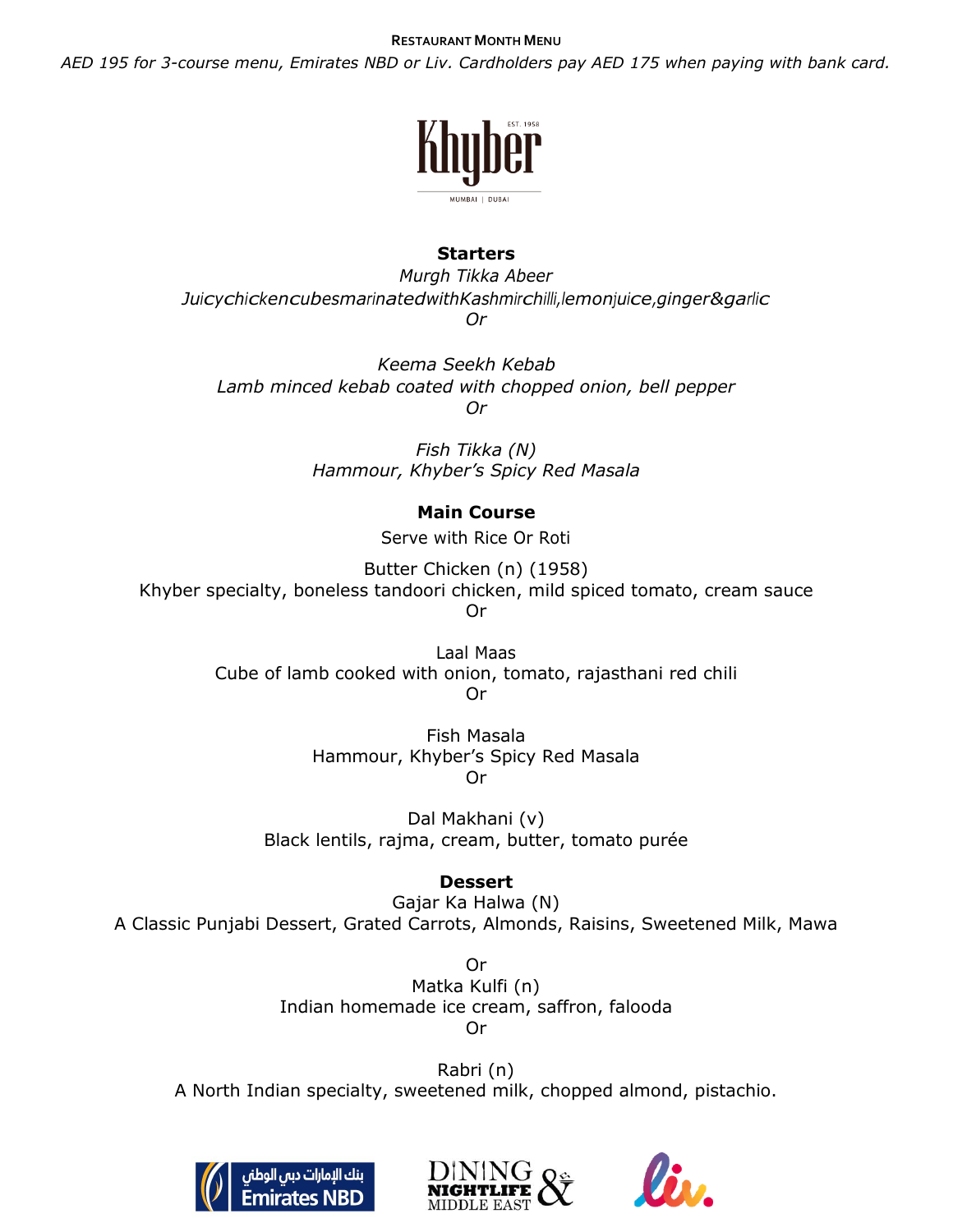#### **RESTAURANT MONTH MENU**

*AED 195 for 3-course menu, Emirates NBD or Liv. Cardholders pay AED 175 when paying with bank card.*



#### **Starters**

*Khyber Chicken Tikka (n) (1958) Khyber's spicy red masala, cooked on Tawa Or*

*Chapli Kebab Shallow fried lamb patties, ground spices, bell pepper, onion Or*

> *Achari Paneer Tikka (v) Pickle flavor cottage cheese with bell paper*

### **Main Course**

*Serve with Rice Or Roti*

*Mutton Roghan Josh Mutton cooked with onion, tomato, and Kashmiri red chili Or*

*Chicken Tikka Masala (D)(N) Chicken tikka, red curry sauce, Onion, tomato Masala Or*

> *Kadai Paneer(D)(N) Cottage cheese, Diced peppers, tomato, onion masala Or*

*Dal Makhani (v) Black lentils, rajma, cream, butter, tomato purée*

# **Dessert**

*Shahi Tukra Bread Pudding traditional hyderabadi dessert, Cardamom Or*

> *Gulab Jamun (D)(N)(G) Golden dumplings, rosewater & sugar syrup Or*

*GulabiPhirni (D)(N) Rice & milk pudding, aromatic spices, Rose petal*